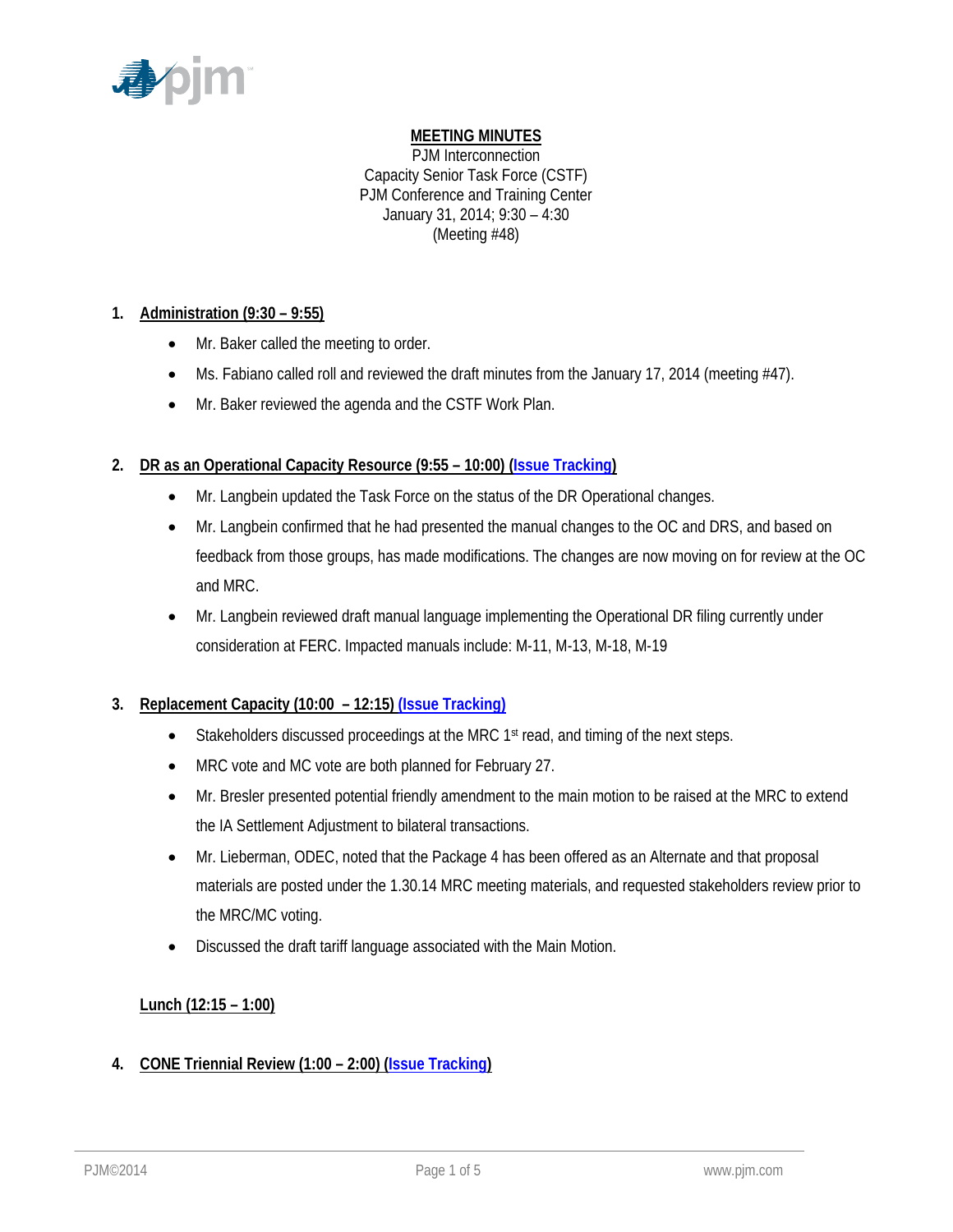

- Mr. Baker led stakeholders in a review of all current and new proposed options
- Stakeholders are encouraged to send package solutions to the Facilitation Team in advance of the 2.14.14 meeting.
- The group will then work to generate a Tier 1 proposal that can be passed up to the MRC in February, as well as a document of suggested inputs and items reflecting the discussion at the CSTF that will be given to the consultant conducting the review, which they may or may not consider in their work.

## **5. Wrap-up and Future Agenda Items (2:00 – 2:05)**

Mr. Baker informed the group that Ms. Fabiano would be running the 2.14.14 meeting in his absence.

In-person & WebEx In-person & WebEx In-person & WebEx In-person & WebEx In-person & WebEx In-person & WebEx In-person & WebEx In-person & WebEx In-person & WebEx In-person & WebEx In-person & WebEx In-person & WebEx **In-person & WebEx In-person & WebEx** In-person & WebEx In-person & WebEx In-person & WebEx **In-person & WebEx** In-person & WebEx In-person & WebEx In-person & WebEx In-person & WebEx

## **FUTURE MEETING DATES (CLICK ON LINK TO REGISTER)**

| February 14, 2014  | $9:30 - 4:30$ |
|--------------------|---------------|
| February 28, 2014  | $9:30 - 4:30$ |
| March 14, 2014     | $9:30 - 4:30$ |
| March 28, 2014     | $9:30 - 4:30$ |
| April 11, 2014     | $9:30 - 4:30$ |
| April 25, 2014     | $9:30 - 4:30$ |
| May 9, 2014        | $9:30 - 4:30$ |
| May 23, 2014       | $9:30 - 4:30$ |
| June 13, 2014      | $9:30 - 4:30$ |
| June 27, 2014      | $9:30 - 4:30$ |
| July 11, 2014      | $9:30 - 4:30$ |
| July 25, 2014      | $9:30 - 4:30$ |
| August 8, 2014     | $9:30 - 4:30$ |
| August 22, 2014    | $9:30 - 4:30$ |
| September 12, 2014 | $9:30 - 4:30$ |
| September 26, 2014 | $9:30 - 4:30$ |
| October 10, 2014   | $9:30 - 4:30$ |
| October 24, 2014   | $9:30 - 4:30$ |
| November 7, 2014   | $9:30 - 4:30$ |
| November 21, 2014  | $9:30 - 4:30$ |
| December 5, 2014   | $9:30 - 4:30$ |
| December 19, 2014  | $9:30 - 4:30$ |

Author: Janell Fabiano<br>DM #: 779625 779625

**Anti-trust:** 

#### **Code of Conduct:**

You may not discuss any topics that violate, or that might appear to violate, the antitrust laws including but not limited to agreements between or among competitors regarding prices, bid and offer practices, availability of service, product design, terms of sale, division of markets, allocation of customers or any other activity that might unreasonably restrain competition. If any of these items are discussed the chair will re-direct the conversation. If the conversation still persists, parties will be asked to leave the meeting or the meeting will be adjourned.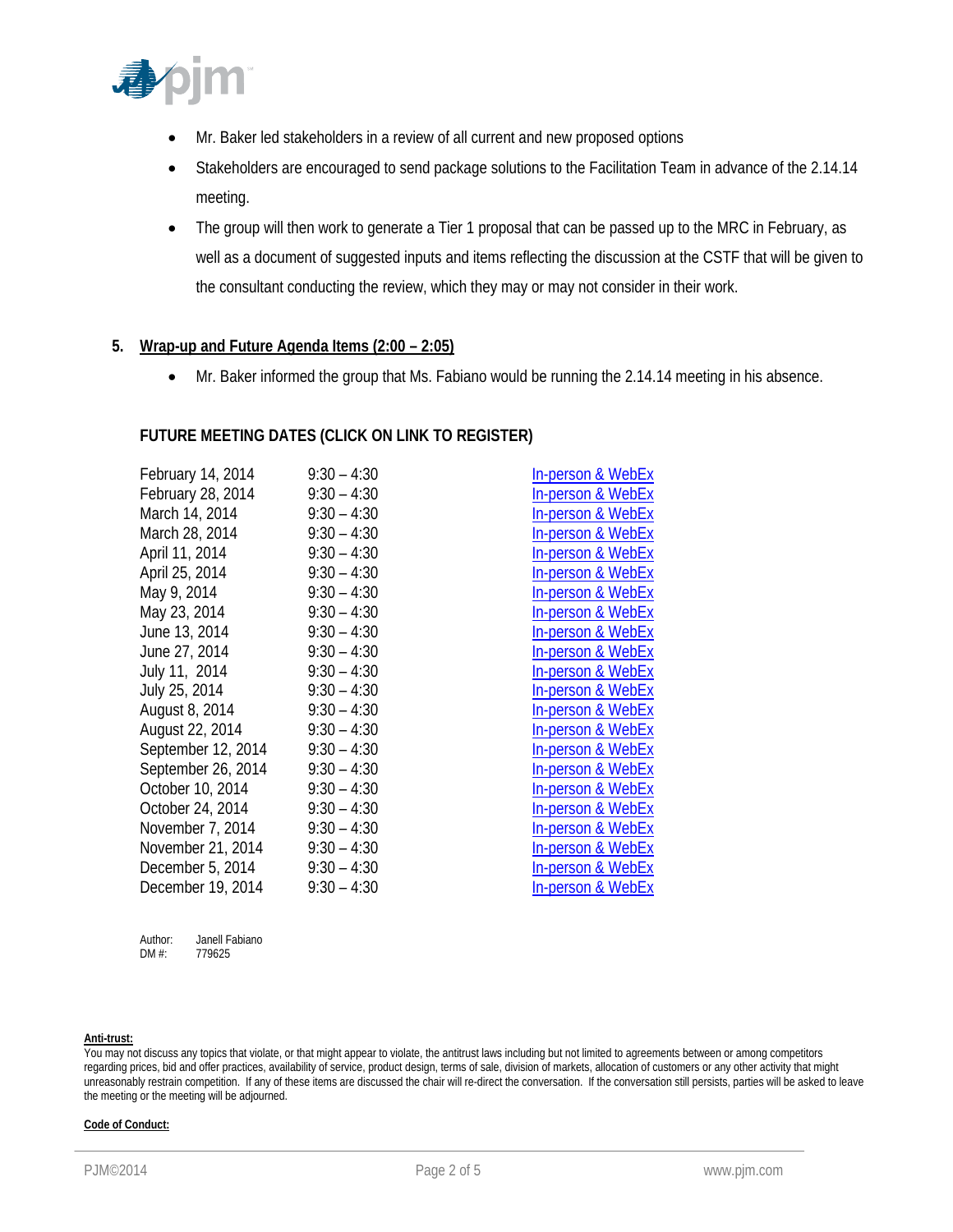

As a mandatory condition of attendance at today's meeting, attendees agree to adhere to the PJM Code of Conduct as detailed in PJM Manual M-34 section 4.5, including, but not limited to, participants' responsibilities and rules regarding the dissemination of meeting discussion and materials.

#### **Public Meetings/Media Participation:**

Unless otherwise noted, PJM stakeholder meetings are open to the public and to members of the media. Members of the media are asked to announce their attendance at all PJM stakeholder meetings at the beginning of the meeting or at the point they join a meeting already in progress. Members of the Media are reminded that speakers at PJM meetings cannot be quoted without explicit permission from the speaker. PJM Members are reminded that "detailed transcriptional meeting notes" and white board notes from "brainstorming sessions" shall not be disseminated. PJM Members are also not allowed to create audio, video or online recordings of PJM meetings.

#### **Attendees: In‐Person**

| <b>Last Name</b> | <b>First Name</b> | <b>Company Name</b>                      | Sector                      |
|------------------|-------------------|------------------------------------------|-----------------------------|
| <b>Baker</b>     | Scott             | PJM Interconnection, LLC                 | Not Applicable              |
| <b>Bastian</b>   | Jeff              | PJM Interconnection, LLC                 | Not Applicable              |
| <b>Benchek</b>   | Jim               | <b>FirstEnergy Solutions Corporation</b> | <b>Transmission Owner</b>   |
| Borgatti         | Michael           | Gable and Associates                     | Not Applicable              |
| <b>Bresler</b>   | Stu               | PJM Interconnection, LLC                 | Not Applicable              |
| Bruno            | Patrick           | PJM Interconnection, LLC                 | Not Applicable              |
| Carretta         | Kenneth           | PSEG Energy Resources and Trade LLC      | <b>Transmission Owner</b>   |
| Daugherty        | Suzanne           | PJM Interconnection, LLC                 | Not Applicable              |
| Dean             | Evan              | <b>FirstEnergy Solutions Corporation</b> | <b>Transmission Owner</b>   |
| Dugan            | Bill              | Customized Energy Solutions, Ltd.*       | Not Applicable              |
| Fabiano          | Janell            | PJM Interconnection, LLC                 | Not Applicable              |
| Foladare         | Ken               | Iron Mountain Generation LLC             | <b>Generation Owner</b>     |
| Fuess            | James             | PBF Power Marketing LLC                  | <b>Generation Owner</b>     |
| Garris           | Kathryn           | Not Disclosed                            | Not Applicable              |
| <b>Griffiths</b> | Dan               | <b>Consumer Advocates of PJM States</b>  | Not Applicable              |
| Guerry           | Katie             | EnerNOC, Inc.                            | Other Supplier              |
| Horstmann        | John              | Dayton Power & Light Company (The)       | <b>Transmission Owner</b>   |
| Horton           | Dana              | Appalachian Power Company                | <b>Transmission Owner</b>   |
| Jennings         | Kenneth           | Duke Energy Business Services LLC        | <b>Generation Owner</b>     |
| Jett             | William           | Duke Energy Business Services LLC        | <b>Generation Owner</b>     |
| Johnson          | Carl              | Customized Energy Solutions, Ltd.*       | Not Applicable              |
| Kerecman         | Joseph            | Calpine Energy Services, L.P.            | <b>Generation Owner</b>     |
| Kogut            | George            | New York Power Authority                 | Other Supplier              |
| Lieberman        | Steven            | Old Dominion Electric Cooperative        | <b>Electric Distributor</b> |
| Loomis           | Harold            | PJM Interconnection, LLC                 | Not Applicable              |
| Mabry            | David             | McNees Wallace & Nurick LLC              | Not Applicable              |
| O'Connell        | Robert            | JPMorgan Ventures Energy Corporation     | Other Supplier              |
| Pratzon          | David             | <b>GT Power Group</b>                    | Not Applicable              |
| Rousselle        | Adam              | Utilityrisk.com                          | Rousselle                   |
| Salaneck         | Alexandra         | Monitoring Analytics, LLC                | Not Applicable              |
| Scarpignato      | David             | Direct Energy Business, LLC              | Other Supplier              |
| Sharp            | Mike              | Duke Energy Business Services LLC        | <b>Generation Owner</b>     |
| Sotkiewicz       | Paul              | PJM Interconnection, LLC                 | Not Applicable              |
| Stuchell         | Jeff              | <b>FirstEnergy Solutions Corporation</b> | <b>Transmission Owner</b>   |

#### **Attendees: WebEx/Telephone**

| Last Name | <b>First Name</b> | Company Name                          | Sector                    |
|-----------|-------------------|---------------------------------------|---------------------------|
| Anders    | David             | PJM Interconnection, LLC              | Not Applicable            |
| Applebaum | David             | NextEra Energy Power Marketing, LLC   | <b>Generation Owner</b>   |
| Barker    | Jason             | Exelon Business Services Company, LLC | <b>Transmission Owner</b> |
| Batta     | Michael           | Virginia Electric & Power Company     | <b>Transmission Owner</b> |
| Bhavaraju | Murty             | PJM Interconnection, LLC              | Not Applicable            |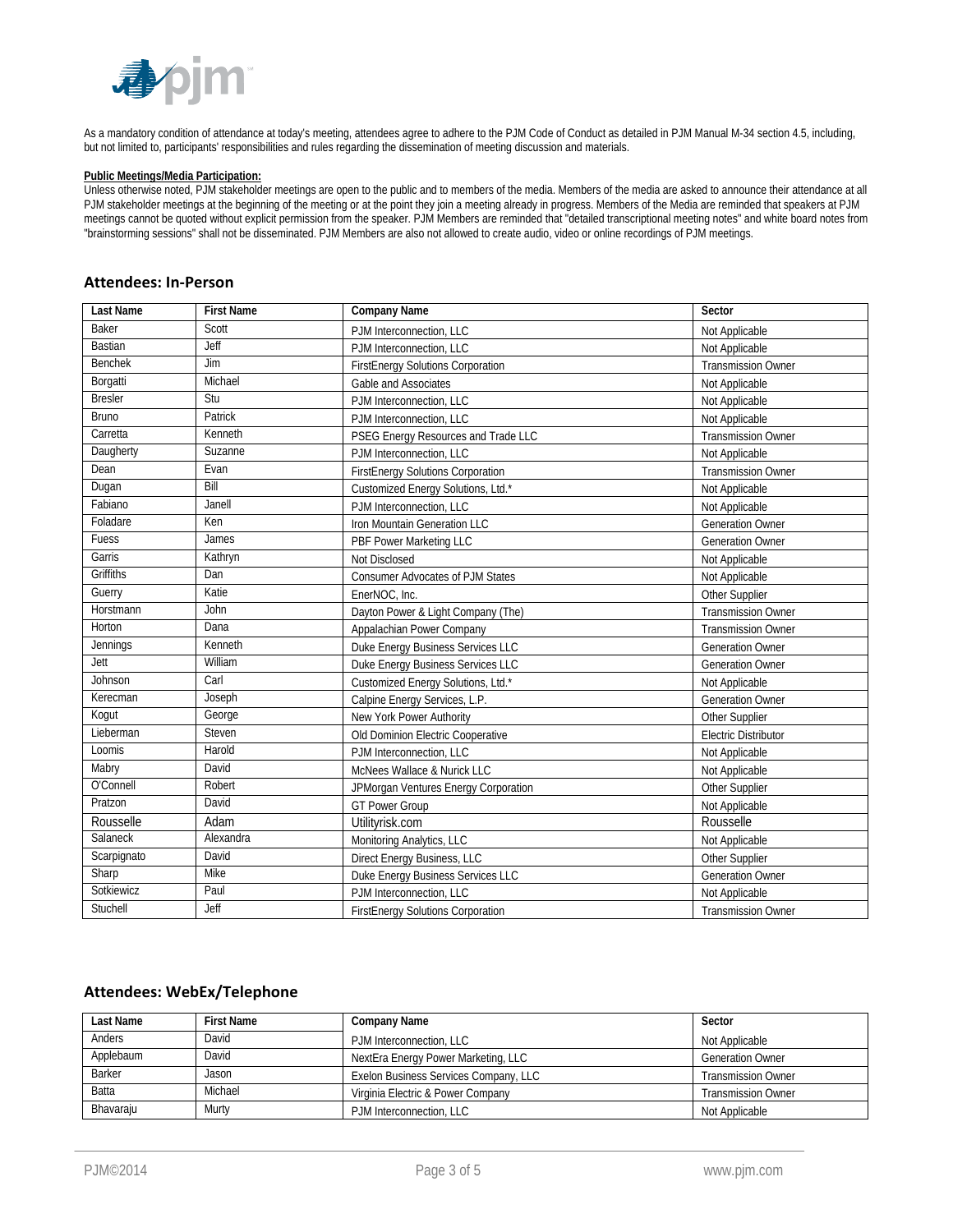

| Bloom                     | David           | <b>Baltimore Gas and Electric Company</b>                  | <b>Transmission Owner</b>   |
|---------------------------|-----------------|------------------------------------------------------------|-----------------------------|
| Bolan                     | Martin          | FirstEnergy Solutions Corp.                                | <b>Transmission Owner</b>   |
| <b>Brodbeck</b>           | John            | Potomac Electric Power Company                             | <b>Electric Distributor</b> |
| <b>Burns</b>              | Wil             | <b>Burns Law Firm</b>                                      | Not Applicable              |
| <b>Buttner</b>            | Sarah           | Division of the Public Advocate of State of Delaware       | End User Customer           |
| Campbell                  | <b>Bruce</b>    | EnergyConnect, Inc.                                        | Other Supplier              |
| Carretta                  | Kenneth         | PSEG Energy Resources and Trade LLC                        | <b>Transmission Owner</b>   |
| Chen                      | Xu              | Monitoring Analytics, LLC                                  | Not Applicable              |
| $\overline{C}$ ox         | Jason           | Dynegy Power Marketing, Inc.                               | <b>Generation Owner</b>     |
| Czigler                   | Frank           | Public Service Electric & Gas Company                      | <b>Transmission Owner</b>   |
| Dugan                     | Chuck           | East Kentucky Power Cooperative, Inc.                      | <b>Transmission Owner</b>   |
| Dosunmu                   | Ade             | CapacityMarkets.com                                        |                             |
| Etnoyer                   | Scott           | Raven Power Marketing LLC                                  | <b>Generation Owner</b>     |
| Falin                     | Tom             | PJM Interconnection, LLC                                   | Not Applicable              |
| Farber                    | John            | DE Public Service Commission                               | Not Applicable              |
| Feldman                   | <b>Brett</b>    | Other                                                      | Not Applicable              |
| Filomena                  | Guy             | Customized Energy Solutions, Ltd.*                         | Not Applicable              |
| Flaherty                  | Dale            | Duquesne Light Company                                     | Transmission Owner          |
| Francis                   | Frank           | Brookfield Energy Marketing, Inc.                          | Other Supplier              |
| Gebolys                   | Debbie          | Other                                                      | Not Applicable              |
| Gilani                    | Rehan           | Consolidated Edison Energy, Inc.                           | Other Supplier              |
| Godson                    | Gloria          | Potomac Electric Power Company                             | <b>Electric Distributor</b> |
| Gowrishankar              | Vignesh         | Other                                                      | Not Applicable              |
| Greening                  | Michele         | PPL EnergyPlus, L.L.C.                                     | <b>Transmission Owner</b>   |
| Heidorn                   | Rich            | RTO Insider                                                | Media                       |
| Henry                     | Michelle        | FirstEnergy Solutions Corp.                                | <b>Transmission Owner</b>   |
| <b>Higgins</b>            | Craig           | North Carolina Electric Membership Corporation             | <b>Electric Distributor</b> |
| Hillinger                 | Mark            | NRG Power Marketing LLC                                    | <b>Generation Owner</b>     |
| Hoatson                   | Tom             | Riverside Generating, LLC                                  | Other Supplier              |
| Jablonski                 | James           | Borough of Butler, Butler Electric Division                | <b>Electric Distributor</b> |
| Kilgallen                 | Kevin           | <b>Emerald Energy</b>                                      | Not Applicable              |
| Kopon                     | Owen            | Brickfield, Burchett, Ritts, and Stone, PC                 | Not Applicable              |
| Lacy                      | Catharine       | Dominion Virginia Power                                    | Not Applicable              |
| Langbein                  | Pete            | PJM Interconnection, LLC                                   | Not Applicable              |
| Leimann                   | John            | Dominion Virginia Power                                    | Not Applicable              |
| Ma                        | Alex            | Invenergy                                                  | <b>Generation Owner</b>     |
| Mahoney                   | Julieanne       | New York State Electric & Gas Corporation                  | Other Supplier              |
| Mancuso                   | Maria           | <b>Baltimore Gas and Electric Company</b>                  | <b>Transmission Owner</b>   |
| Mariam                    | Yohannes        | Office of the Peoples Counsel for the District of Columbia | <b>End User Customer</b>    |
| Marshall                  | Shona           | DE Public Service Commission                               | Not Applicable              |
| Marzewski                 | Skyler          | Monitoring Analytics, LLC                                  | Not Applicable              |
| Maucher                   | Andrea          | Delaware Public Service Commission                         | Not Applicable              |
| Mattfolk                  | Alexander       | Long Island Lighting Company d/b/a LIPA                    | Other Supplier              |
| McMahon                   | Mike            | Illinois Citizens Utility Board                            | End User Customer           |
| McNamara                  | Sean            | PJM Interconnection, LLC                                   | Not Applicable              |
| Miller                    | John            | Commonwealth Edison Company                                | <b>Transmission Owner</b>   |
| Norton                    | Chris           | American Municipal Power, Inc.                             | <b>Electric Distributor</b> |
| Ondayko                   | <b>Brock</b>    | Appalachian Power Company                                  | Transmission Owner          |
| Orlando<br>Perrotti       | Jim<br>Frank    | Northern Indiana Public Service Company                    | Other Supplier              |
|                           |                 | New Jersey Board of Public Utilities                       | Not Applicable              |
| Prendergast               | Michael<br>M.Q. | PJM Interconnection, LLC                                   | Not Applicable              |
| Riding                    |                 | Essential Power OPP, LLC                                   | <b>Transmission Owner</b>   |
| Rohrbach                  | John            | Southern Maryland Electric Cooperative                     | <b>Electric Distributor</b> |
| Rutigliano<br>Scheiderich | Tom<br>Jim      | Achieving Equilibrium LLC                                  | Other Supplier              |
| Scott                     | Mark            | ECS Grid/ Logic Tech                                       |                             |
| Shanker                   |                 | Monument Energy LLC                                        | None                        |
|                           | Roy             | H.Q. Energy Services (U.S.), Inc.                          | Other Supplier              |